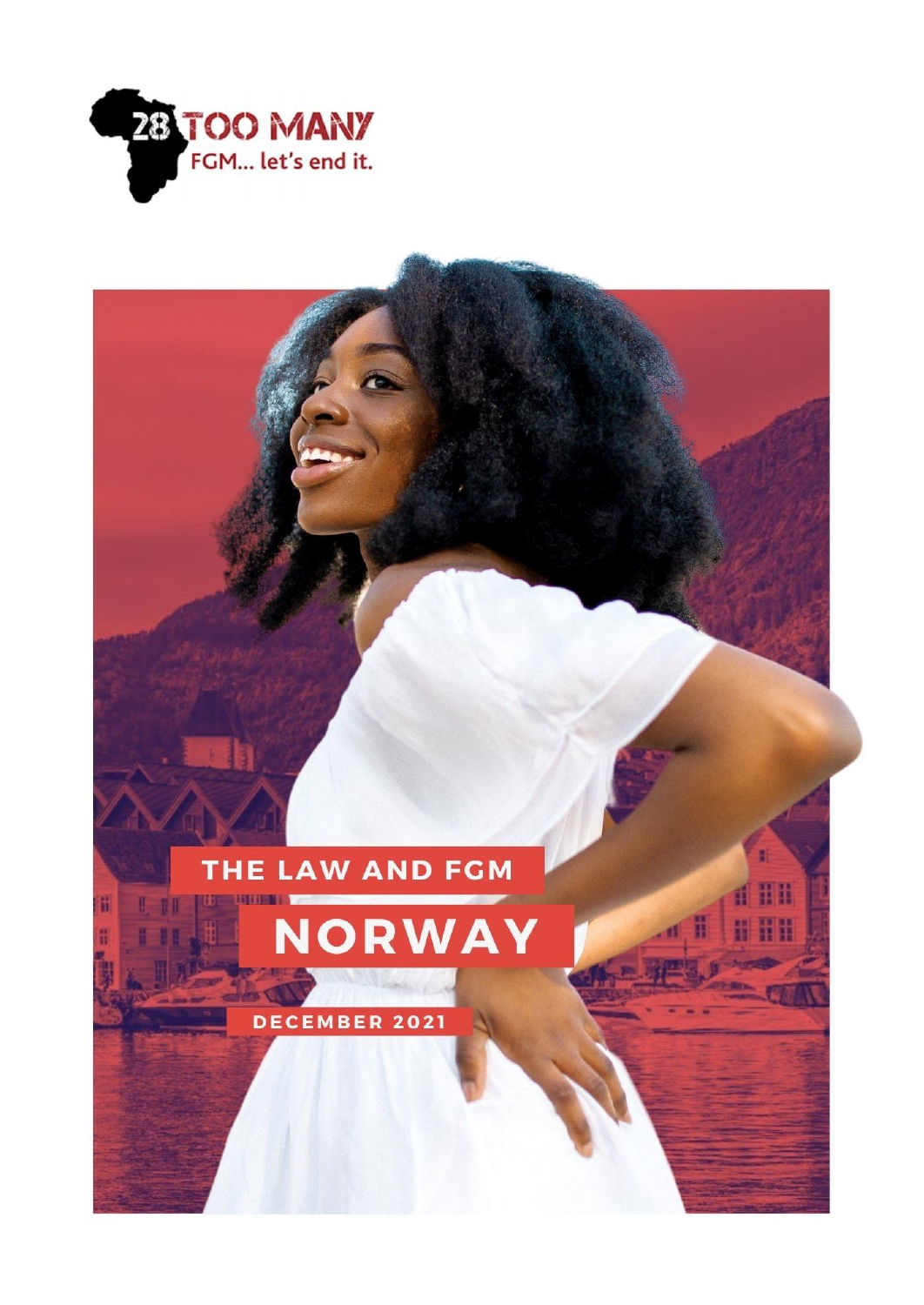# **National Legal Framework**

#### **Overview of National Legal Framework in Norway**

#### *National legislation:*

| Specific law/provision criminalising FGM                                   |
|----------------------------------------------------------------------------|
| Provides a definition of FGM                                               |
| Criminalises the performance of FGM                                        |
| Criminalises the procurement, arrangement and/or assistance of acts of FGM |
| Obligation to report incidents of FGM to the authorities                   |
| Criminalises the participation of medical professionals in acts of FGM     |
| Extraterritorial application regardless of double criminality              |
|                                                                            |

### **Introduction**

Norway is a country in northern Europe with an estimated population of 5.39 million.<sup>1</sup> Norway is a constitutional monarchy with a parliamentary democracy and has a civil-law legal system.<sup>2</sup>

#### **FGM Prevalence**

A study published in 2016<sup>3</sup> estimated the prevalence of FGM in Norway from data concerning immigrants originating from 29 FGM-practising countries. As of 2013, approximately 17,300 girls and women were subjected to FGM before arriving to Norway (which constitutes a prevalence of about 40% in this group).

Approximately 9,100 (of a total of 17,300) girls and women are estimated to be infibulated (Type III FGM). The majority of infibulated girls and women originate from Somalia (around 4,300 girls and women). Smaller groups originate from Eritrea, Sudan and Ethiopia.

The abovementioned study also estimates that between 3,000 and 15,500 girls are at risk of FGM in Norway as of 2013. Out of the total number of girls at risk of FGM, between 1,800 and 4,800 are indicated to be at risk of infibulation (Type III FGM).

A lack of data on the regional origins of immigrants and their ethnicities hinders further examination and solidification of statistics on the prevalence of FGM in Norway.

## **National Legal Framework**

#### **Specific Provision in General Law**

FGM is criminalised in Norway under a specific provision in general criminal law.

'Severe genital mutilation' is distinguished from 'genital mutilation' under **Sections 284 and 285** of the **Norwegian Penal Code (2005, as amended 2021)** (the *Criminal Code*). **Section 284(1)** prescribes that damaging a woman's genitalia or inflicting permanent changes to it constitutes 'genital mutilation'. **Section 285** prescribes that, for FGM to fall under 'severe genital mutilation', one of three consequences must follow: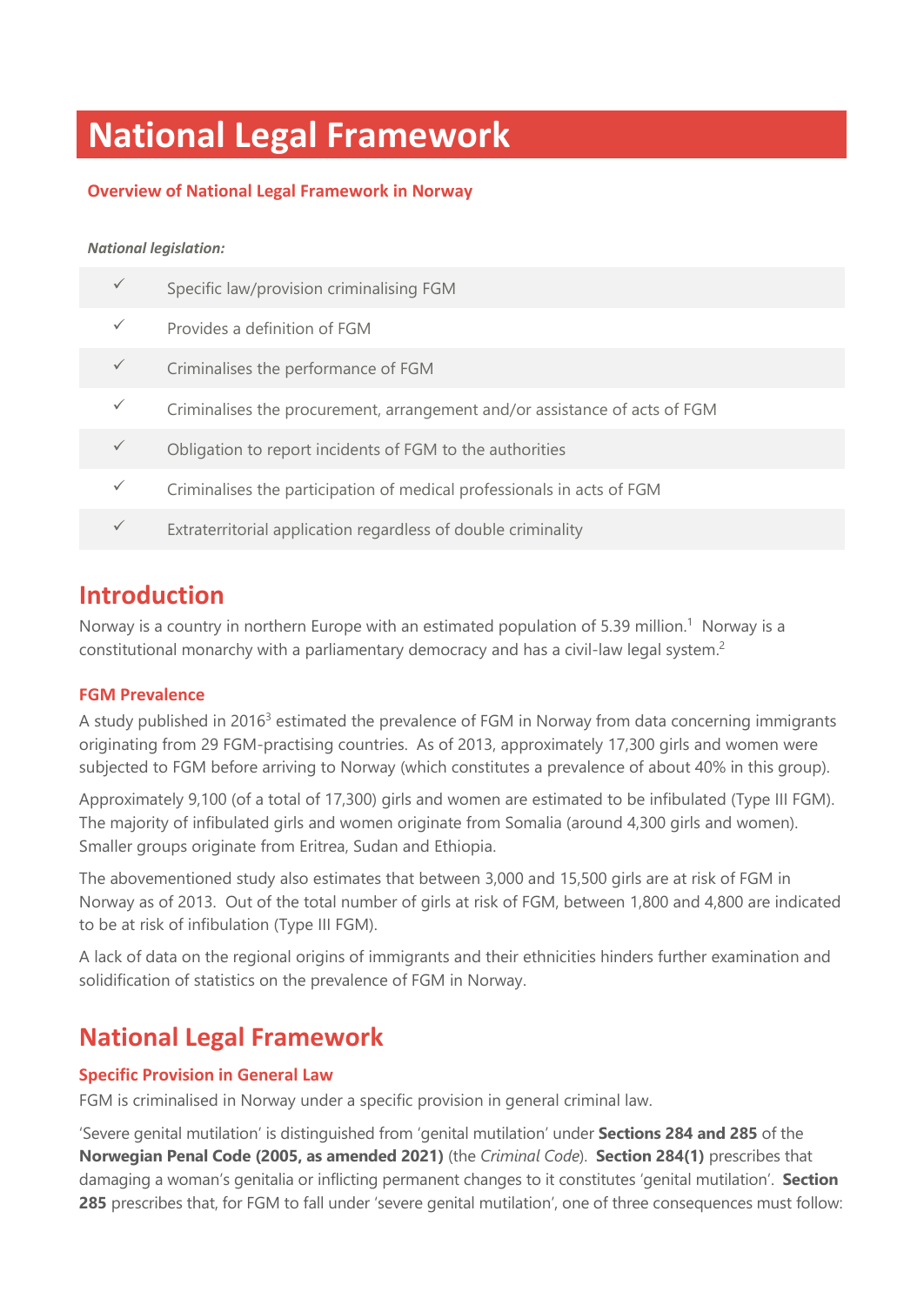illness or incapacity to work for any duration (**Section 285(a)**); an untreatable defect, general defect or injury (**Section 285(b)**); or death or significant harm to a woman's body or health (**Section 285(c)**).

**Section 284(1) of the Criminal Code** prescribes that re-infibulation of FGM is punishable with the same penalty as the performance of FGM.

**Section 284(2)** provides that consent does not justify exemption from a penalty.

#### **Definition of FGM**

FGM is defined by **Section 284(1) of the Criminal Code** as damaging a woman's genitalia or inflicting any permanent changes to it. The definition is rather ambiguous, but it includes all types of FGM practised. It may be claimed that the definition in the Criminal Code is in line with the definition given by the World Health Organization (the *WHO*), which defines FGM as involving the partial or total removal of external female genitalia or other injury to the female genital organs for non-medical reasons.<sup>4</sup>

#### **Women and Girls of All Ages**

The performance of FGM on women and girls of all ages has been criminalised in Norway. **Sections 284 and 285 of the Criminal Code** do not contain any age restrictions. However, **Section 77(g)** prescribes that offences committed on young persons, presumably under 18 years of age, and those in a dependent relationships with the perpetrator are aggravating circumstances.

#### **Procuring, Aiding and Abetting**

Procuring, aiding in and abetting FGM is criminalised in Norway through general criminal law.

Section 15 of the Criminal Code criminalises acts that contribute to inflicting violence. Section 1(1) of the Act prohibiting female genital mutilation (the *FGM Act*), which has been repealed and is no longer applicable, prescribed that accomplices to FGM be held liable to the penalty established for the perpetrator of FGM. However, penalties for accomplices to FGM are not indicated under Sections 284 and 285 of the Criminal Code.

Procuring FGM – when someone has a cutter (or any other person) perform FGM on the victim – is most likely criminalised under **Section 15 of the Criminal Code**, as is abetting FGM. **Section 15** prescribes that acts that contribute to inflicting violence are punishable by law. Hiring or inducing someone to perform FGM can qualify as 'contributing to a violent offence' and would therefore be punishable under **Section 15**.

Aiding FGM is most likely criminalised under **Section 15**. A person who in any way helps to perpetrate FGM can qualify as a 'contributor' to inflicting FGM and would therefore be punishable under **Section 15**.

#### **Allowing the Use of Premises**

Allowing the use of premises for the purpose of FGM is most likely criminalised in Norway through general criminal law. Allowing the use of premises is a necessary (preparatory) act for FGM, without which FGM could not be committed. The person who allows the use of premises for FGM can be qualified as a 'contributor' to FGM and would therefore be punishable under **Section 15 of the Criminal Code**.

A person who allows the use of premises for the performance of FGM can qualify as a 'contributor' and, therefore, an accomplice to a crime. **Section 1(1) of the FGM Act**, **which has been repealed and is no longer applicable**, used to prescribe that accomplices to FGM be held liable to the penalty established for the perpetrator of FGM. However, penalties for accomplices to FGM are not indicated under **Sections 284 and 285 of the Criminal Code**.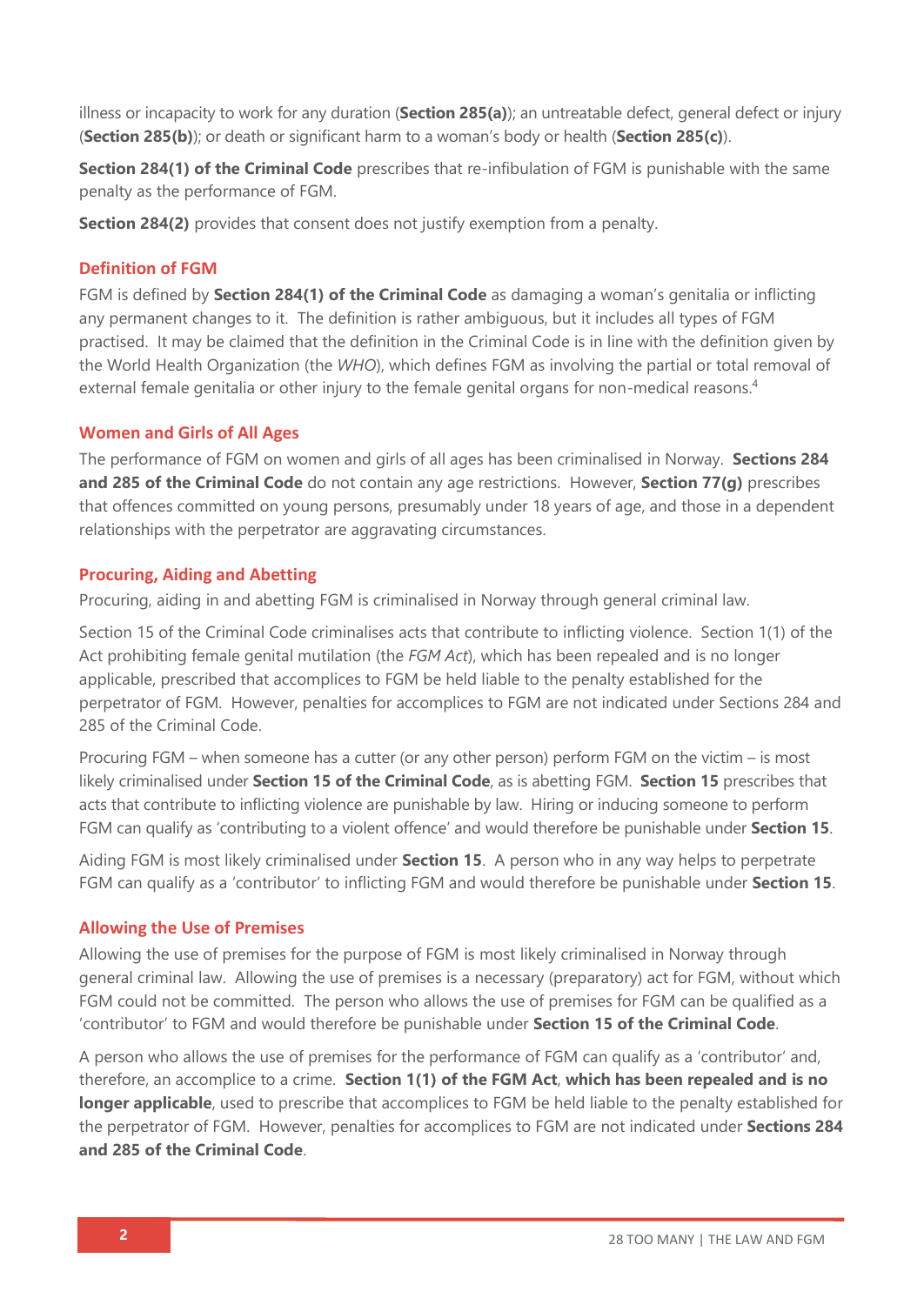#### **Providing or Possessing Tools**

Providing (specific) tools for the purpose of FGM is most likely criminalised in Norway through general criminal law.

Providing (specific) tools is a necessary (preparatory) act for FGM, without which FGM could not be committed. The person who provides (specific) tools for FGM can be qualified as a 'contributor' to FGM and would therefore be punishable under **Section 15 of the Criminal Code**.

A person who provides (specific) tools for the performance of FGM can qualify as a 'contributor' and therefore an accomplice to a crime. **Section 1(1) of the FGM Act**, **which has been repealed and is no longer applicable**, used to prescribe that accomplices to FGM be held liable to the penalty established for the perpetrator of FGM. However, penalties for accomplices to FGM are not indicated under **Sections 284 and 285 of the Criminal Code**.

Possessing (specific) tools for the purpose of FGM has not been criminalised in Norway*.* The **Criminal Code** does not contain a general provision on preparing an offence. **Section 16(1)** prescribes that an attempted offence is punishable by law when the commission of an offence results in at least one year of imprisonment and when the actions in an attempted offence could directly result in the commission of an offence. Simply possessing tools does not seem to constitute the commencement of the execution of an offence, and someone can still make up their mind not to go through with performing FGM or having FGM performed.

#### **Failure to Report FGM**

Failing to report FGM is criminalised in Norway through general criminal law. **Section 196(a) of the Criminal Code** criminalises the failure to report a crime or its consequences, including the performance of FGM as it falls under **Section 284 of the Criminal Code**.

**Section 1(1) of the FGM Act**, **which has been repealed and is no longer applicable**, prescribed that any professional and person working in childcare centres, child-welfare services, health- and social-welfare services, schools, day-care facilities and religious communities has an obligation to seek to avert FGM by a formal complaint or in any other way, regardless of any duty of confidentiality. **Section 2 of the FGM Act** prescribed that the failure to do so may result in fines or imprisonment**.** However, penalties for the failure to report FGM are not indicated under **Sections 284 and 285 of the Criminal Code**.

#### **Medicalised FGM**

While the **Criminal Code** does not contain a specific provision, medicalised FGM is criminalised in Norway under **Section 284 of the Criminal Code**. **Section 284** prescribes that any person who damages a woman's genitals or inflicts any permanent changes to them is liable for the offence of FGM. The performance of FGM by any person, including medical professionals, is therefore punishable by law.

#### **Extraterritoriality**

The **Criminal Code** extends extraterritorial application of Norwegian criminal law to the commission of FGM abroad, regardless of double criminality. **Sections 5(a) and 5(b)** prescribe that any person who is a citizen or a resident of Norway who has committed one of the offences described in **Sections 284 and 285 of the Criminal Code** may be prosecuted and tried in Norway, even if the offence was committed abroad.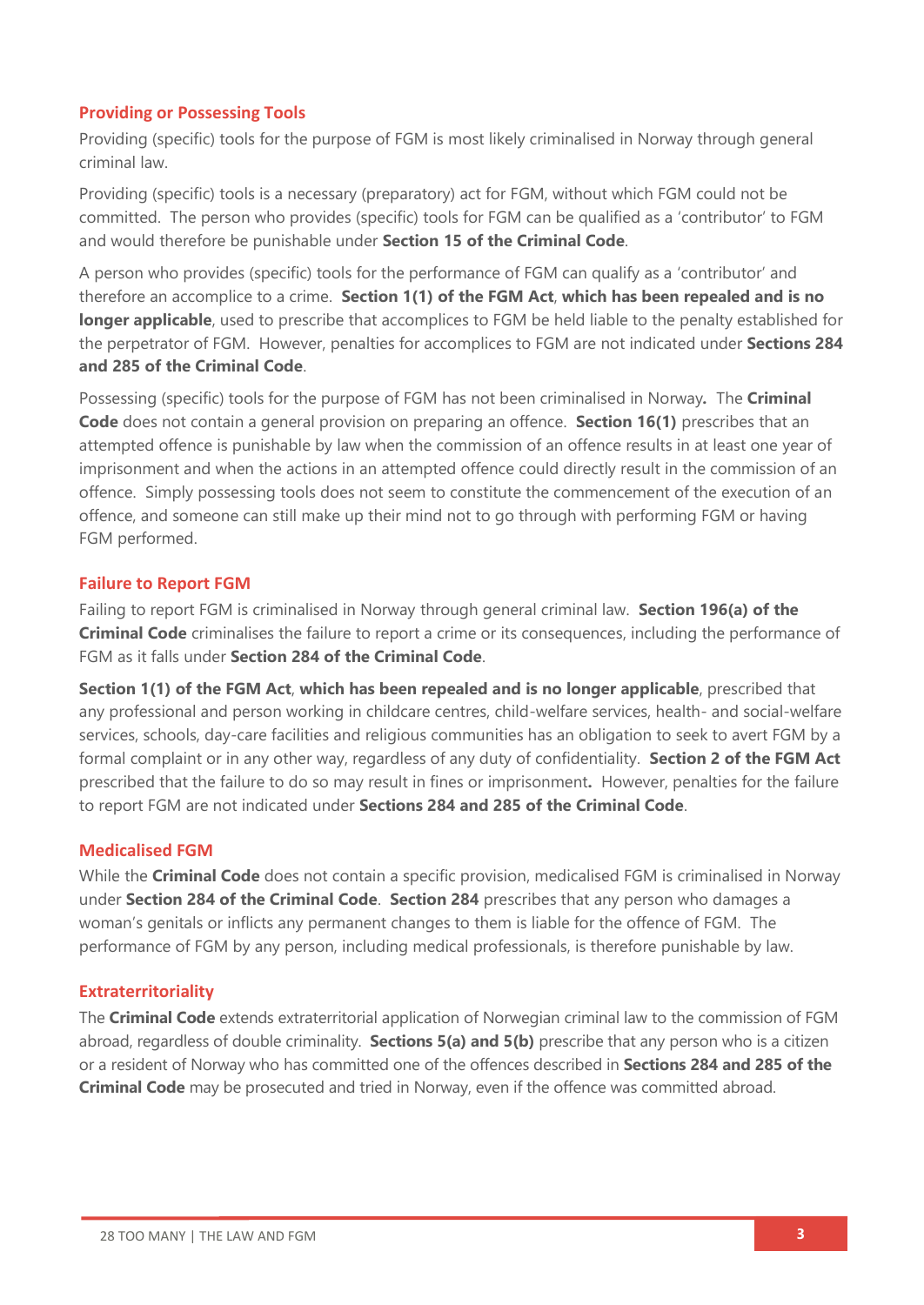## **Penalties**

Penalties depend on the form of bodily harm that a specific instance of FGM is judged to have inflicted and on whether any aggravating circumstances apply.

- **Section 284 of the Criminal Code** prescribes a sentence of *up to six years' imprisonment* for inflicting genital mutilation.
- **Section 285 of the Criminal Code** prescribes a sentence of *up to fifteen years' imprisonment* for inflicting gross (severe) genital mutilation.

In cases of FGM, it is very likely that aggravating circumstances would be present, since the victims are often minors and in dependent relationships with perpetrators of or accomplices to the crime (**Section 77(g) of the Criminal Code**); FGM is often performed with means or methods that are dangerous or harmful to a victim (**Section 77(a)**); and FGM may be performed in a particularly reckless manner (**Section 77(d)**). However, no definitive penalties are prescribed by law.

**Section 284(1) of the Criminal Code** prescribes that re-infibulation is punishable with the same penalty as the performance of FGM.

Professionals and persons who fail to report FGM are subject to fines or *up to one year of imprisonment* under **Section 196(1) of the Criminal Code.**

## **Protection**

#### **Protecting Uncut Girls and Women**

**Section 30(3) of the Act relating to Children and Parents** criminalises actions that would subject a child to violence or cause harm or danger to her mental or physical health.

The police immigration unit has an obligation to distribute extensive information on the prohibition to perform FGM against girls and women who come from regions where FGM is traditionally performed. The police are allowed to confront a suspected family, confiscate passports or any other travel documentation and refuse to issue passports in order to prevent a girl or woman from leaving Norway. A suspected family may still be allowed to travel after being briefed with Norwegian laws regarding FGM, but on condition of a follow-up with the Norwegian authorities once the family returns to Norway.<sup>5</sup>

**Section 4-6 of the Child Welfare Act** prescribes that the head of the child-welfare administration or the prosecuting authority has a responsibility to make an emergency interim care order, without parental consent, if a child is at risk of suffering material harm by staying at home, in accordance with **Section 4-12**.

**Section 4-3** prescribes that the child-welfare service has an obligation to investigate the instance at the earliest opportunity to minimise the harm to a child and any other persons affected.

**Section 3-1** prescribes that municipalities have an obligation to closely monitor the conditions in which children live and create protective measures. It also provides that the child-welfare service has an obligation to bring up light neglect and behavioural problems at an early stage.

**Section 2-3(2)(a)** provides that the Office for Children, Youth and Family Affairs has the obligation to assist municipal child welfare service with placing a child in care.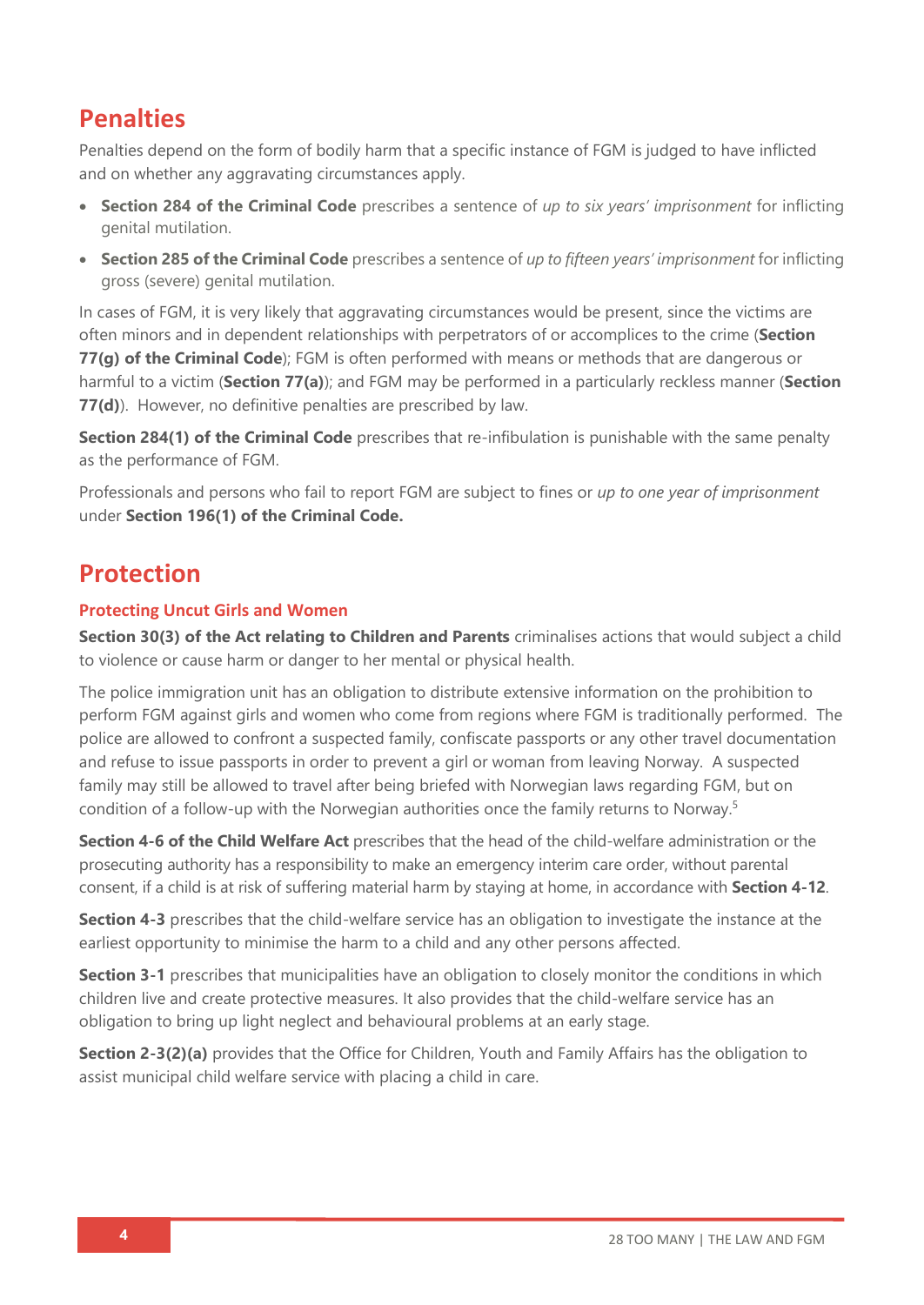## **Implementation of The Law**

#### **Court Cases**

There are no Norwegian court cases in relation to FGM known to 28 Too Many.

## **Conclusions and Recommendations**

#### **Conclusions**

FGM is criminalised in Norway under two specific provisions in general criminal law, **Articles 284 and 285 of the Criminal Code**.

The definition of 'FGM' maintained in the law is rather ambiguous, and it is unclear whether it covers all **types of FGM**.

**Procuring, aiding and abetting** FGM is criminalised in Norway through general criminal law.

The **failure to report** FGM is criminalised in Norway through general criminal law.

The Criminal Code extends **extraterritorial application** of Norwegian criminal law to the performance of FGM abroad, regardless of double criminality, if the perpetrator has Norwegian nationality or is a resident of Norway.

#### **Recommendations**

We recommend that Norway amend the current 'definition' of FGM maintained in the law to correspond to the definition given by the WHO.

We recommend that Norway instate an obligation for (at least) relevant professionals and institutions to report cases where there are reasonable grounds to believe that FGM may be committed imminently.

We also recommend that Norway extend extraterritorial application of Norwegian criminal law to the performance of FGM abroad, regardless of double criminality, in cases where only the victim has Norwegian nationality or is a resident of Norway.

Finally, we recommend that Norway instate a system similar to the British Female Genital Mutilation Protection Orders to guarantee the efficient protection of girls and women at risk of FGM and other harmful traditional practices.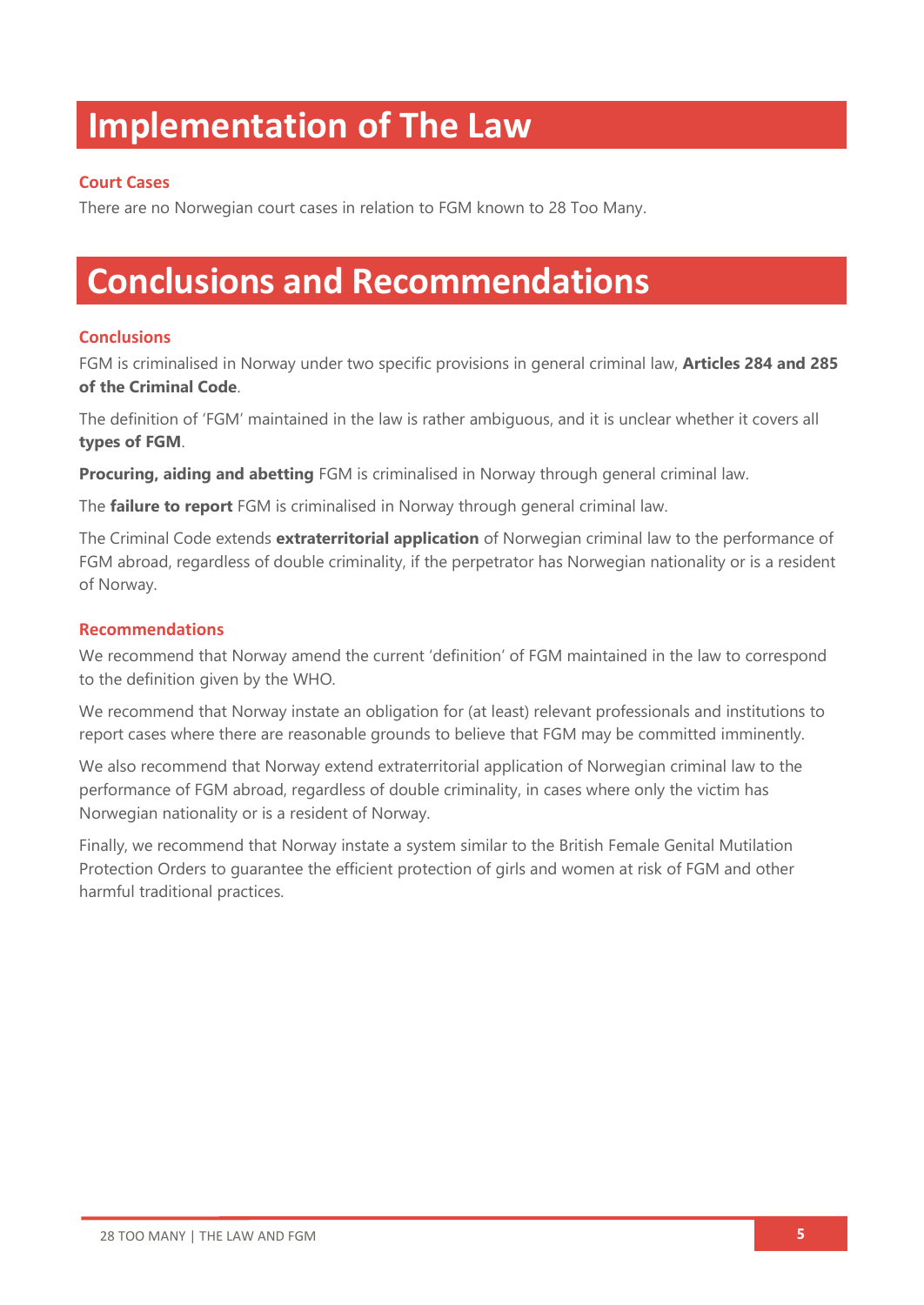# **Appendix I: International and Regional Treaties**

| <b>NORWAY</b>                                                                                                    | <b>Signed</b>        | Ratified/<br><b>Acceded</b> | <b>Reservations</b><br>on reporting? |  |  |
|------------------------------------------------------------------------------------------------------------------|----------------------|-----------------------------|--------------------------------------|--|--|
| <b>International</b>                                                                                             |                      |                             |                                      |  |  |
| <b>International Covenant on Civil &amp; Political Rights</b><br>$(1966)$ (ICCPR) <sup>6</sup>                   | $\checkmark$<br>1968 | $\checkmark$<br>1972        | No                                   |  |  |
| <b>International Covenant on Economic, Social &amp;</b><br>Cultural Rights (1966) (ICESCR) <sup>7</sup>          | $\checkmark$<br>1968 | $\checkmark$<br>1972        | <b>No</b>                            |  |  |
| <b>Convention on the Elimination of All forms of</b><br>Discrimination Against Women (1979) (CEDAW) <sup>8</sup> | $\checkmark$<br>1980 | $\checkmark$<br>1981        | <b>No</b>                            |  |  |
| Convention on the Rights of the Child (1989) (CRC) <sup>9</sup>                                                  | $\checkmark$<br>1990 | $\checkmark$<br>1991        | <b>No</b>                            |  |  |
| <b>Regional</b>                                                                                                  |                      |                             |                                      |  |  |
| <b>Istanbul Convention<sup>10</sup></b>                                                                          | $\checkmark$<br>2011 | $\checkmark$<br>2017        | No                                   |  |  |
| European Convention on Human Rights <sup>11</sup>                                                                | $\checkmark$<br>1950 | $\checkmark$<br>1952        | No.                                  |  |  |

**'Signed'**: a treaty is signed by countries following negotiation and agreement of its contents.

**'Ratified'**: once signed, most treaties and conventions must be ratified (i.e. approved through the standard national legislative procedure) to be legally effective in that country.

**'Acceded'**: when a country ratifies a treaty that has already been negotiated by other states.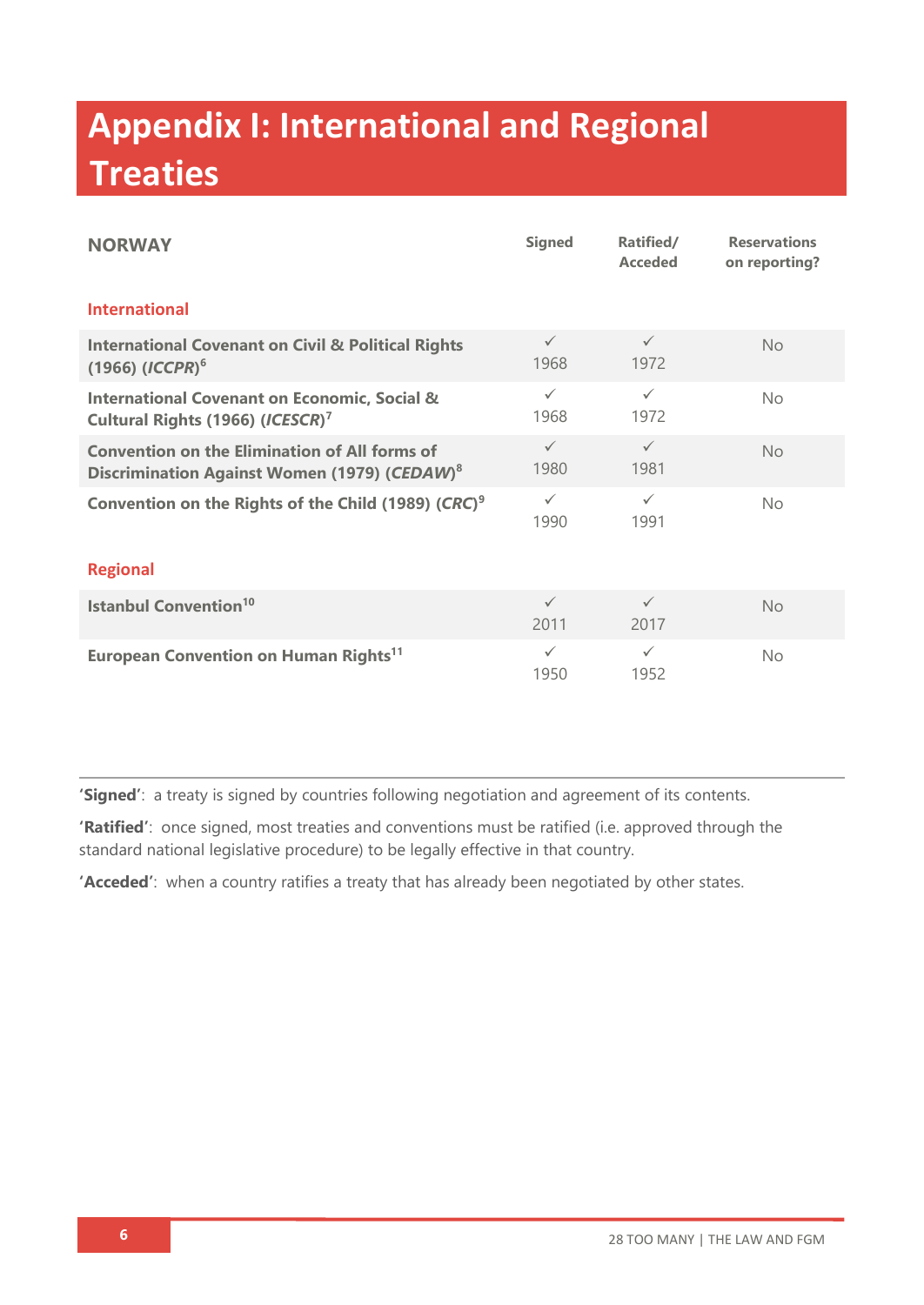## **Appendix II: National Laws**

## **Criminal Code**

#### **Section 5**

Utenfor virkeområdet etter § 4 gjelder straffelovgivningen for handlinger foretatt

- a) av en norsk statsborger,
- b) av en person med bosted i Norge, eller
- c) på vegne av et foretak registrert i Norge,

#### når handlingene:

- 1. er straffbare også etter loven i landet der de er foretatt,
- 2. anses som krigsforbrytelse, folkemord eller forbrytelse mot menneskeheten,
- 3. anses som brudd på krigens folkerett,
- 4. anses som barneekteskap eller tvangsekteskap,
- 5. anses som kjønnslemlestelse,
- 6. er rettet mot den norske stat eller norsk statsmyndighet, eller rammes av §§ 120 a eller [127](about:blank) jf. [120 a,](about:blank)
- 7. er foretatt utenfor området for noen stats høyhetsrett og kan straffes med fengsel,
- 8. anses som omsorgsunndragelse,
- 9. rammes av §§ 257, 291-296, 299-306 eller §§ 309-316,
- 10. anses som terror- eller terrorrelatert handling etter [straffeloven kapittel 18,](about:blank) eller rammes av §§ 145 eller [146,](about:blank)
- 11. anses som oppfordring til en straffbar handling etter straffeloven § 183 eller innebærer fremsettelse av en hatefull ytring etter straffeloven § 185,
- 12. anses som korrupsjon eller påvirkningshandel etter §§ 387 til [389,](about:blank) eller
- 13. rammes av sanksjonsloven § 4.

Første ledd gjelder tilsvarende for handlinger foretatt

- a) av en person som etter handlingstidspunktet er blitt norsk statsborger eller har fått bosted i Norge,
- b) av en person som er eller etter handlingen er blitt statsborger i eller bosatt i et annet nordisk land, og som oppholder seg i Norge, eller
- c) på vegne av et utenlandsk foretak som etter handlingstidspunktet har overført sin samlede virksomhet til et foretak registrert i Norge.

Første ledd nr. 1, 2, 3, 6, 7, 8, 10 med unntak av § 145, 11 og 12 gjelder tilsvarende for handlinger foretatt av andre personer enn dem som omfattes av første og annet ledd, når personen oppholder seg i Norge, og handlingen har en lengstestraff på fengsel i mer enn 1 år.

For handlinger som nevnt i første ledd nr. 2 gjelder annet og tredje ledd bare dersom handlingen etter folkeretten anses som folkemord, forbrytelse mot menneskeheten eller krigsforbrytelse.

Straffelovgivningen gjelder også for handlinger som er foretatt i utlandet av andre personer enn dem som omfattes av første til fjerde ledd, dersom handlingen har en lengstestraff på fengsel i 6 år eller mer og er rettet mot noen som er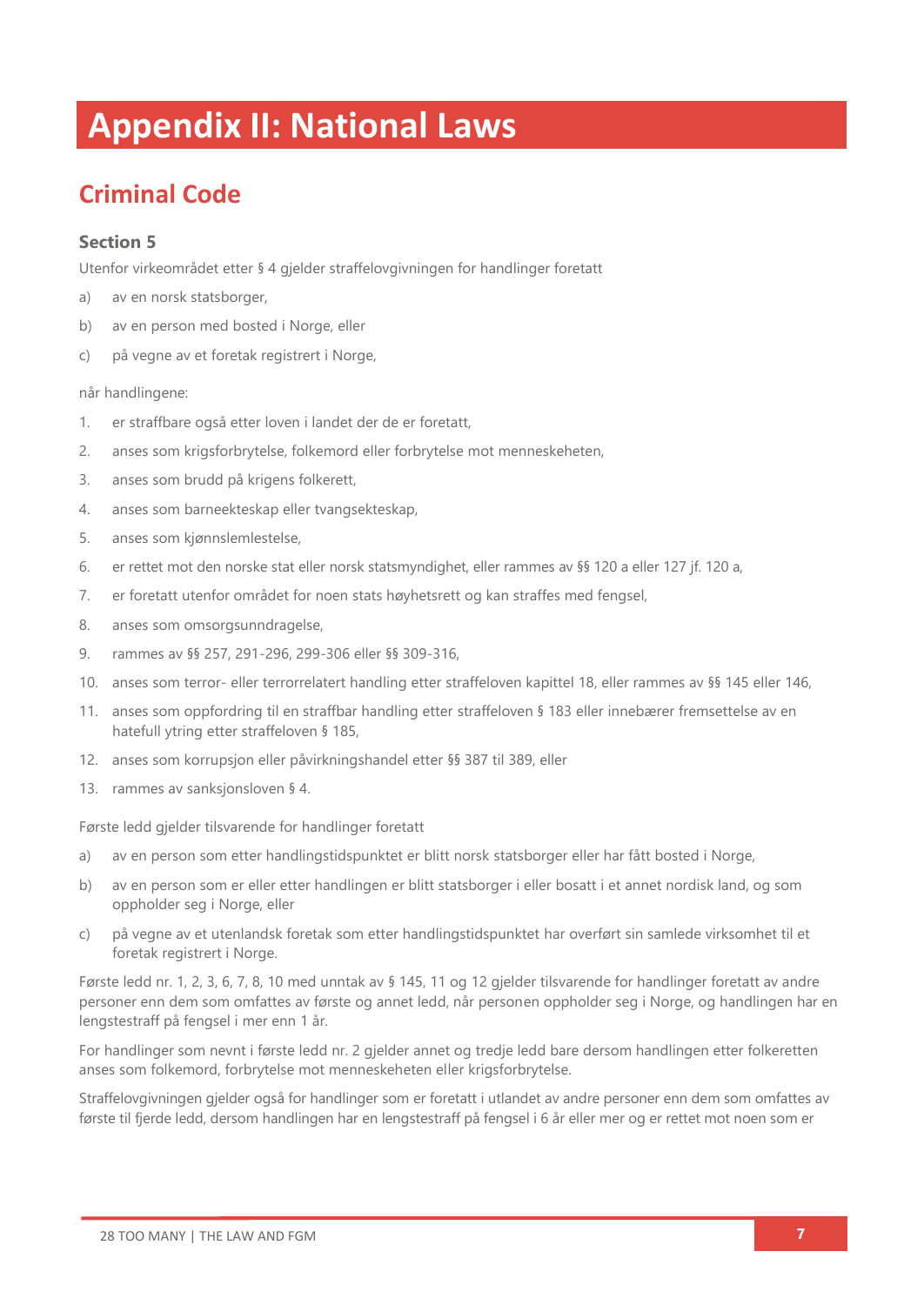norsk statsborger eller er bosatt i Norge, eller har en lengstestraff på fengsel i 3 år eller mer og er foretatt på vegne av et foretak som nevnt i første ledd bokstav c eller annet ledd bokstav c.

Ved strafforfølgning etter denne paragraf kan straffen ikke overstige høyeste lovbestemte straff for tilsvarende handling i det landet der den er foretatt.

Påtale etter denne paragraf reises bare når allmenne hensyn tilsier det.

#### **Section 15**

Et straffebud rammer også den som medvirker til overtredelsen, når ikke annet er bestemt.

#### **Section 16**

Den som har forsett om å fullbyrde et lovbrudd som kan medføre fengsel i 1 år eller mer, og som foretar noe som leder direkte mot utføringen, straffes for forsøk, når ikke annet er bestemt.

Den som frivillig avstår fra å fullbyrde lovbruddet eller avverger at det blir fullbyrdet, straffes likevel ikke for forsøk.

#### **Section 77**

Ved straffutmålingen skal det i skjerpende retning især tas i betraktning at lovbruddet:

- a) er begått med midler eller metoder som er særlig farlige eller har stort skadepotensial,
- b) har satt menneskers liv eller helse i fare eller voldt velferdstap,
- c) er tilsiktet et vesentlig mer alvorlig resultat eller det lett kunne ha blitt følgen,
- d) er begått på en særlig hensynsløs måte,
- e) er ledd i en planlagt eller organisert virksomhet,
- f) er begått av flere i fellesskap,
- g) er forøvet ved at lovbryteren har utnyttet eller forledet unge personer, personer i en meget vanskelig livssituasjon, som er psykisk utviklingshemmet eller står i et avhengighetsforhold til lovbryteren,
- h) har rammet personer som er forsvarsløse eller særlig utsatt for lovbrudd,
- i) har sin bakgrunn i andres religion eller livssyn, hudfarge, nasjonale eller etniske opprinnelse, seksuelle orientering, kjønnsidentitet eller kjønnsuttrykk, funksjonsevne eller andre forhold som støter an mot grupper med et særskilt behov for vern,
- j) er begått i offentlig tjeneste eller er forøvet ved brudd på en særlig tillit,
- k) er begått av noen som tidligere er ilagt en strafferettslig reaksjon for liknende handlinger eller andre handlinger som er av betydning for saken,
- l) er begått i nærvær av barn under 15 år.

#### **Section 196**

Med bot eller fengsel inntil 1 år straffes den som unnlater gjennom anmeldelse eller på annen måte å søke å avverge et lovbrudd eller følgene av det, på et tidspunkt da dette fortsatt er mulig, og det fremstår som sikkert eller mest sannsynlig at lovbruddet er eller vil bli begått. Avvergingsplikten gjelder uten hensyn til taushetsplikt og gjelder lovbrudd som nevnt i

a) § 111 (krenkelse av Norges selvstendighet og fred), [§ 113](about:blank) (krenkelse av Norges statsforfatning), [§ 115](about:blank) (angrep på de høyeste statsorganenes virksomhet), [§ 117](about:blank) (inngrep overfor viktige samfunnsinstitusjoner), [§ 119](about:blank) (landssvik), [§](about:blank)  [121](about:blank) (etterretningsvirksomhet mot statshemmeligheter), [§ 123](about:blank) (avsløring av statshemmeligheter), [§ 128](about:blank) (ulovlig militær virksomhet), [§ 129](about:blank) (straff for deltakelse mv. i voldelig sammenslutning med politiske mål), [§](about:blank)  [131](about:blank) (terrorhandlinger), [§ 133](about:blank) (terrorforbund), [§ 138](about:blank) (terrorbombing), [§ 139](about:blank) (kapring av luftfartøy og skip mv.), [§](about:blank)  [140](about:blank) (forstyrrelse av den sikre drift av luftfartøy og skip mv.), [§ 141](about:blank) (bruk og utslipp av farlig stoff i tilknytning til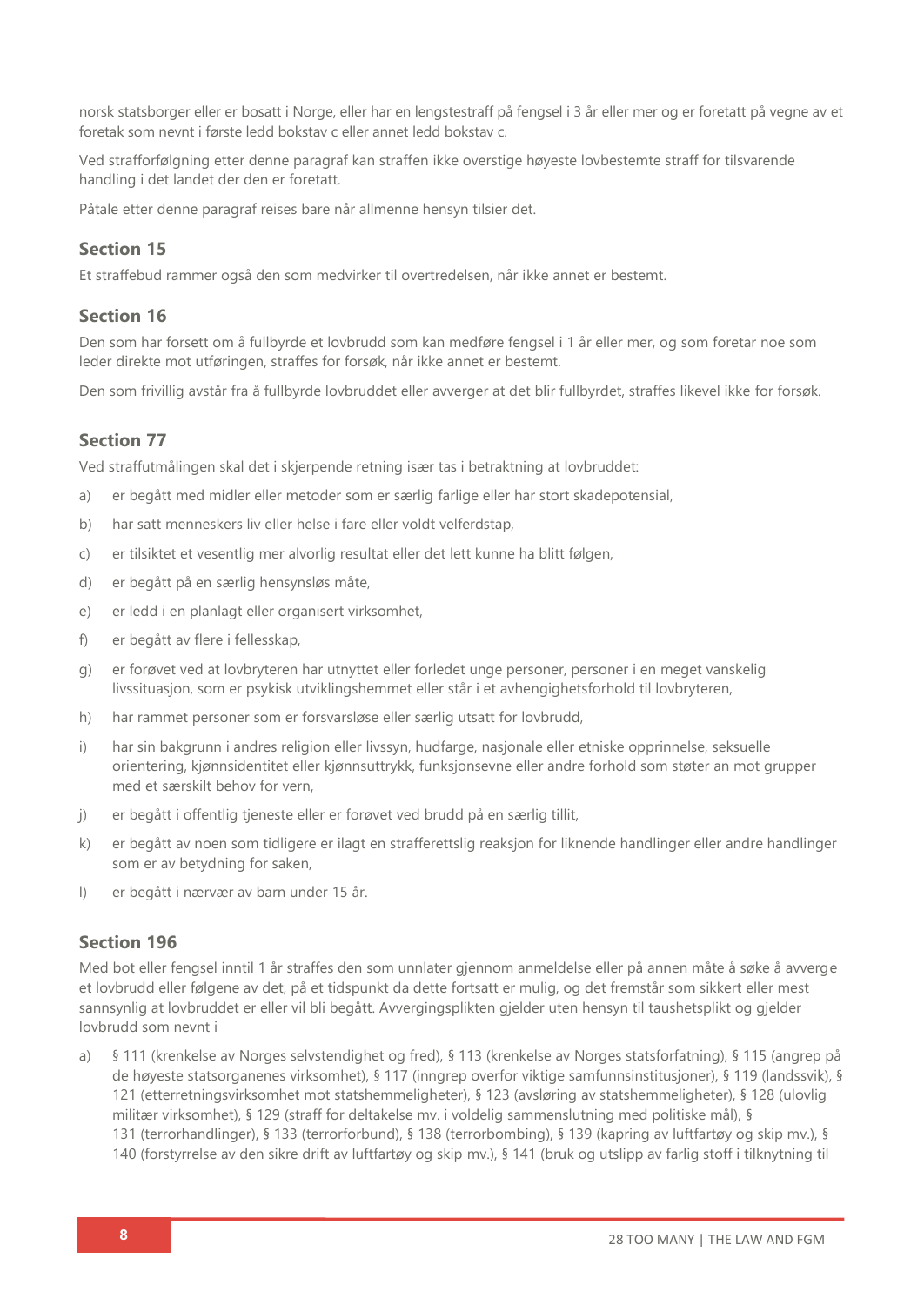luftfartøy og skip mv.), [§ 142](about:blank) (ulovlig befatning med farlig materiale mv.), [§ 143](about:blank) (gisseltaking i terrorøyemed), [§](about:blank)  [144](about:blank) (angrep på en internasjonalt beskyttet person), [§ 192](about:blank) (anslag mot infrastrukturen), [§ 193](about:blank) (forbund om anslag mot infrastrukturen), [§ 194](about:blank) (forstyrrelse av den sikre drift av jernbane og buss), [§ 223](about:blank) (grov uriktig anklage), [§](about:blank)  [238](about:blank) (allmennfarlig smittespredning), [§ 239](about:blank) (allmennfarlig forgiftning), [§ 240](about:blank) (alvorlig miljøkriminalitet), [§](about:blank)  [253](about:blank) (tvangsekteskap), [§ 255](about:blank) (grov frihetsberøvelse), [§ 256](about:blank) (forbund om grov frihetsberøvelse), [§ 258](about:blank) (grov menneskehandel), [§ 259](about:blank) (slaveri), [§ 262](about:blank) annet ledd (ekteskap med noen under 16 år), [§ 274](about:blank) (grov kroppsskade), [§](about:blank)  [275](about:blank) (drap), [§ 279](about:blank) (forbund om drap eller å volde betydelig skade på kropp og helse), [§ 282](about:blank) (mishandling i nære relasjoner), [§ 283](about:blank) (grov mishandling i nære relasjoner), [§ 284](about:blank) (kjønnslemlestelse), [§ 288](about:blank) (hensettelse i hjelpeløs tilstand mv.), [§ 291](about:blank) (voldtekt), [§ 295](about:blank) (misbruk av overmaktsforhold og lignende), [§ 299](about:blank) (voldtekt av barn under 14 år), [§ 303](about:blank) (grov seksuell omgang mv. med barn mellom 14 og 16 år), [§ 312](about:blank) (incest), [§ 314](about:blank) (seksuell omgang mellom andre nærstående), [§ 327](about:blank) (ran), [§ 329](about:blank) (forbund om ran), [§ 355](about:blank) (fremkalling av fare for allmennheten) og [§](about:blank)  [357](about:blank) (forbund om fremkalling av fare for allmennheten),

- b) militær straffelov §§ 50, [52](about:blank) eller [96,](about:blank) eller
- c) sikkerhetsloven § 7-5, jf. [§ 11-4](about:blank) fjerde ledd.

Ved overtredelse av [§§ 312](about:blank) eller [314](about:blank) gjelder avvergingsplikten bare når den fornærmede er under 16 år. Ved overtredelse av [§§ 299](about:blank) eller [303](about:blank) gjelder avvergingsplikten ikke dersom vilkårene i [§ 308](about:blank) er oppfylt.

Brudd på avvergingsplikten straffes ikke når

- a) handlingen det er tale om å avverge ikke har kommet så langt som til straffbart forsøk, jf. [§ 16,](about:blank) eller
- b) plikten ikke kunne oppfylles uten å utsette ham selv, hans nærmeste eller noen uskyldig for siktelse eller tiltale eller fare for liv, helse eller velferd.

Tredje ledd bokstav b gjelder ikke dersom fornærmede er mindreårig og den som unnlater å avverge er barnets forelder, steforelder, fosterforelder eller en annen som har daglig omsorg for barnet.

#### **Section 284**

Med fengsel inntil 6 år straffes den som utfører et inngrep i en kvinnes kjønnsorgan som skader kjønnsorganet eller påfører det varige forandringer. Rekonstruksjon av kjønnslemlestelse straffes på samme måte.

Samtykke fritar ikke for straff.

#### **Section 285**

Grov kjønnslemlestelse straffes med fengsel inntil 15 år.

Ved avgjørelsen av om kjønnslemlestelsen er grov skal det særlig legges vekt på om inngrepet har hatt til følge

- a) sykdom eller arbeidsudyktighet av noen varighet, jf. § 274,
- b) en uhelbredelig lyte, feil eller skade, eller
- c) død eller betydelig skade på kropp eller helse.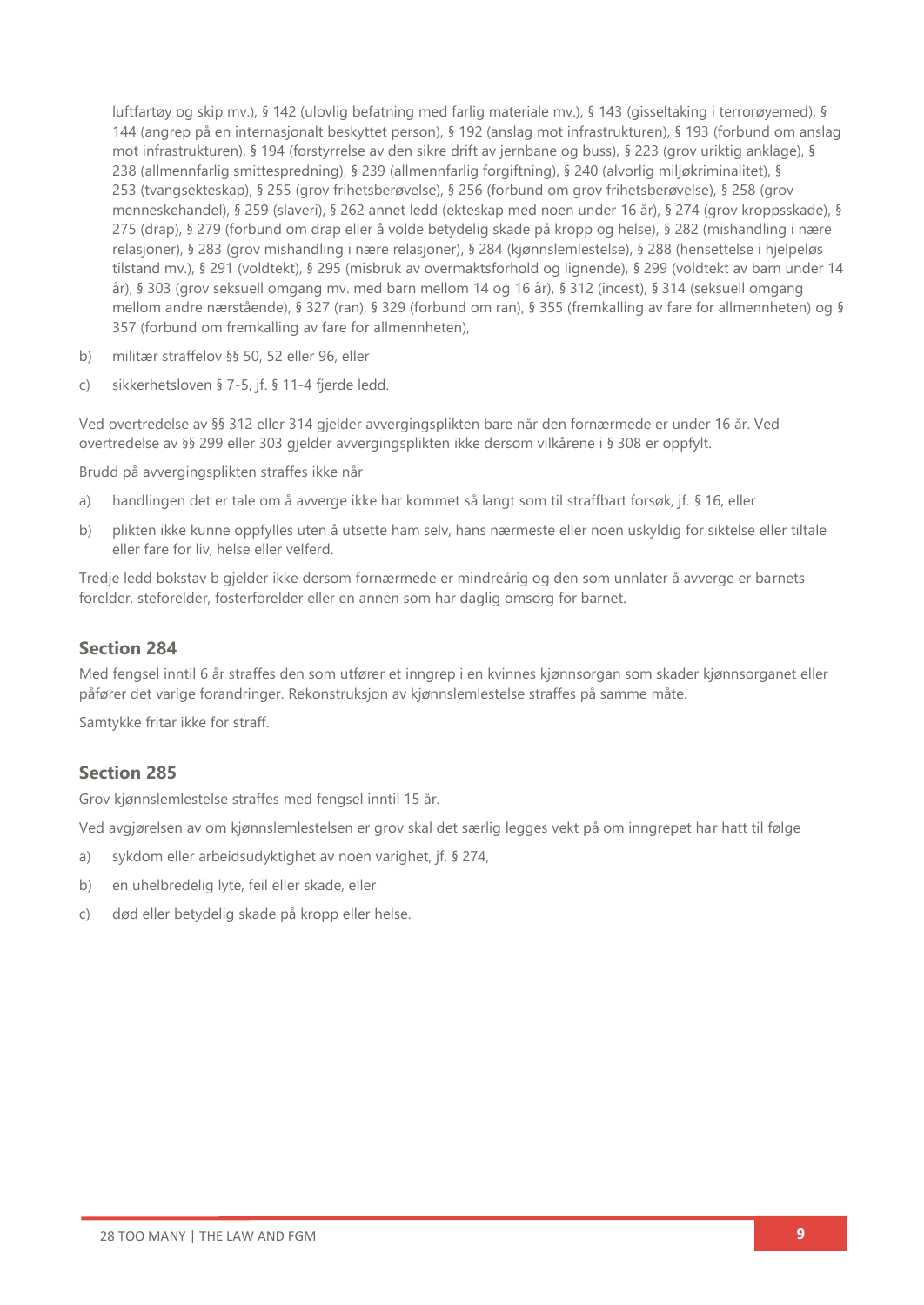## **The Child Welfare Act**

#### **Section 2-3**

Departementet skal

- a) føre tilsyn med at loven og forskriftene og andre bestemmelser som gjelder for tjenester og tiltak etter denne loven, blir anvendt riktig og på en måte som fremmer lovens formål,
- b) sørge for at erfaringene med loven blir vurdert, og at det blir gjennomført nødvendige endringer i regelverket,
- c) gi de retningslinjer og instrukser som er nødvendige for å nå mål som er nevnt i bokstav a,
- d) arbeide for at det blir satt i gang forskning som kan få betydning for løsningen av oppgaver etter loven,
- e) sørge for at det finnes et forsvarlig tilbud for utdanning av personell, og at de som skal anvende loven ellers får forsvarlig veiledning,
- f) sørge for at det blir utarbeidet informasjonsmateriell som barneverntjenesten kan bruke,
- g) sørge for å utvikle statistikk og analyser om barnevernet.

Barne-, ungdoms- og familieetaten skal

- a) etter anmodning fra kommunen bistå barneverntjenesten i kommunen med plassering av barn utenfor hjemmet,
- b) ha ansvar for rekruttering og formidling av fosterhjem,
- c) ha ansvar for at fosterhjemmene får nødvendig opplæring og generell veiledning.

Barne-, ungdoms- og familieetaten skal ha internkontroll for å sikre at oppgavene utføres i samsvar med krav fastsatt i lov eller i medhold av lov. Barne-, ungdoms- og familieetaten må kunne gjøre rede for hvordan den oppfyller kravet til internkontroll. Departementet kan i forskrift gi nærmere bestemmelser om internkontroll.

Statsforvalteren er statlig barnevernmyndighet på fylkesnivå. Statsforvalteren plikter å føre tilsyn med barnevernvirksomheten i de enkelte kommuner, jf. [§ 2-3b.](about:blank) Statsforvalteren skal også sørge for at kommunene får råd og veiledning.

Departementet kan gi nærmere forskrifter om gjennomføringen av tilsynet, jf. fjerde ledd.

Barneverninstitusjonene er statlig barnevernmyndighet på lokalt nivå, jf. [kapittel 5.](about:blank)

Departementet kan kreve at kommunale organer som hører under loven, uten hinder av taushetsplikt, gir de opplysninger og meldinger som er nødvendige for at departementet skal kunne utføre sine oppgaver etter første ledd. Statens helsetilsyn og statsforvalteren kan kreve at kommunale organer som hører under loven, uten hinder av taushetsplikt, gir de opplysninger og meldinger som er nødvendige for at disse myndighetene skal kunne utøve sine tilsynsoppgaver i henhold til loven. Statlige sentrale myndigheter, statlige regionale myndigheter, Statens helsetilsyn og statsforvalteren kan kreve at alle institusjoner og sentre for foreldre og barn som omfattes av kapittel 5 i loven, og omsorgssentre for mindreårige som omfattes av kapittel 5 A i loven, uten hinder av taushetsplikt, gir de opplysninger og meldinger som er nødvendige for at myndighetene skal kunne utføre sine oppgaver etter loven. Disse myndigheter kan også kreve adgang til alle institusjoner og sentre for foreldre og barn som går inn under [kapittel 5,](about:blank)  og omsorgssentre for mindreårige som går inn under kapittel 5 A.

Departementet kan gi nærmere forskrifter om statlige barnevernmyndigheters myndighet, oppgaver og organisering på sentralt, regionalt og lokalt nivå.

#### **Section 3-1**

Kommunen skal følge nøye med i de forhold barn lever under, og har ansvar for å finne tiltak som kan forebygge omsorgssvikt og adferdsproblemer.

Barneverntjenesten har spesielt ansvar for å søke avdekket omsorgssvikt, adferds-, sosiale og emosjonelle problemer så tidlig at varige problemer kan unngås, og sette inn tiltak i forhold til dette.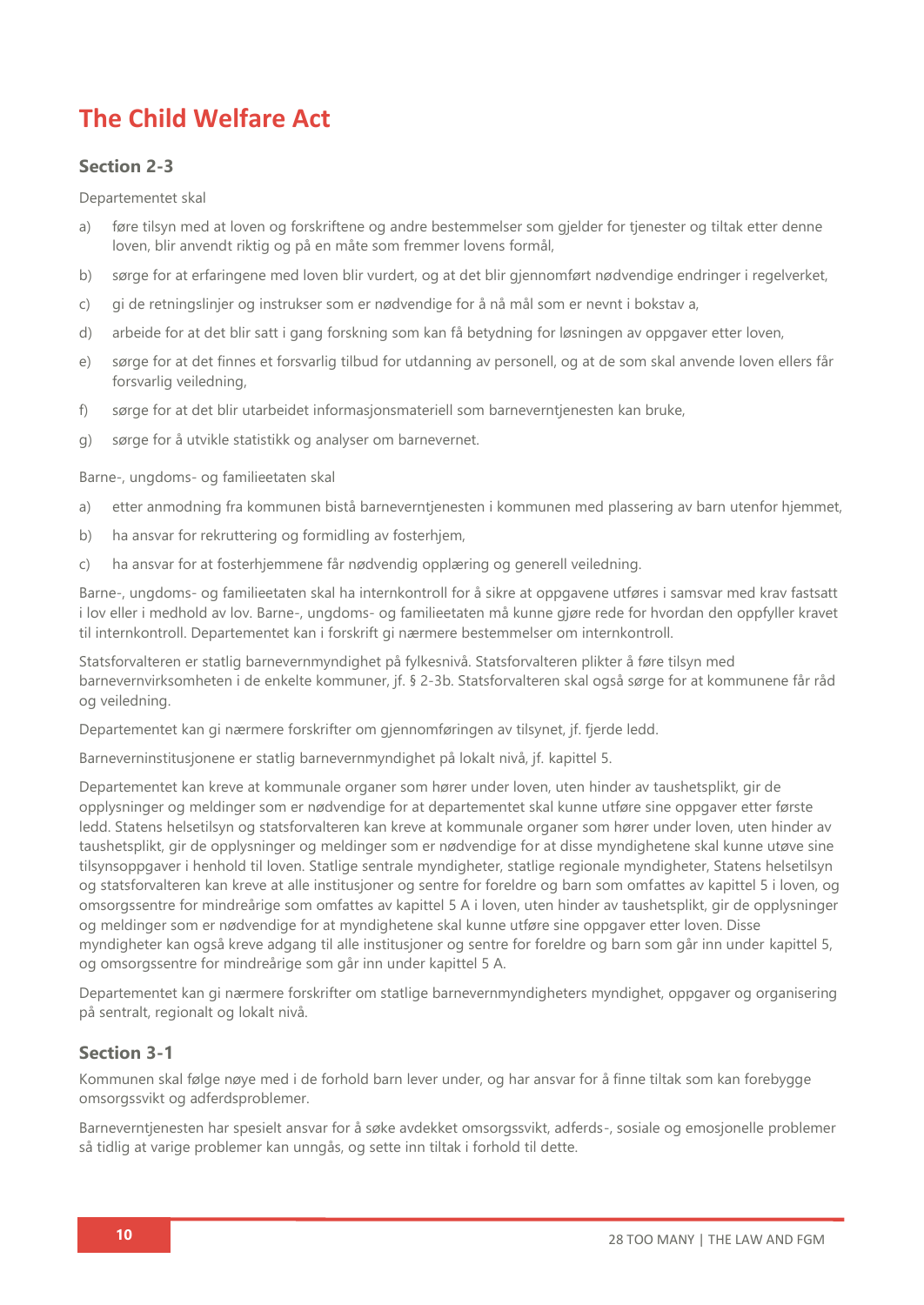#### **Section 4-3**

Dersom det er rimelig grunn til å anta at det foreligger forhold som kan gi grunnlag for tiltak etter dette kapitlet, skal barneverntjenesten snarest undersøke forholdet, jf. frister inntatt i [§ 6-9.](about:blank)

Undersøkelsen skal gjennomføres slik at den minst mulig skader noen som den berører, og den skal ikke gjøres mer omfattende enn formålet tilsier. Det skal legges vekt på å hindre at kunnskap om undersøkelsen blir spredt unødig.

Foreldrene eller den barnet bor hos, kan ikke motsette seg at en undersøkelse som nevnt i første ledd blir gjennomført ved besøk i hjemmet.

Barneverntjenesten kan engasjere sakkyndige. Den sakkyndiges rapport skal før den legges til grunn for vedtak om tiltak etter [barnevernloven kapittel 4](about:blank) være vurdert av Barnesakkyndig kommisjon, jf. [§ 2-5.](about:blank) Dette gjelder ikke for vedtak om tiltak i akuttsituasjoner, jf. [§§ 4-6,](about:blank) [4-9](about:blank) og [4-25.](about:blank) Den sakkyndiges rapport skal også være vurdert av kommisjonen før den legges til grunn for barneverntjenestens beslutning om å henlegge en sak.

Barneverntjenesten, og sakkyndige som den har engasjert, kan kreve å få samtale med barnet i enerom. Hvis det foreligger mistanke om at barnet blir mishandlet eller utsatt for andre alvorlige overgrep i hjemmet, jf. [§ 4-12](about:blank) første ledd bokstav c, kan barneverntjenesten gi pålegg om at barnet skal bringes til sykehus eller til annet sted for undersøkelse.

Avgjørelser om å henlegge saken etter en undersøkelse, skal regnes som enkeltvedtak.

#### **Section 4-6**

Dersom et barn er uten omsorg fordi foreldrene er syke eller barnet er uten omsorg av andre grunner, skal barneverntjenesten sette i verk de hjelpetiltak som umiddelbart er nødvendige. Slike tiltak kan ikke opprettholdes mot foreldrenes vilje.

Er det fare for at et barn blir vesentlig skadelidende ved å forbli i hjemmet, kan barnevernadministrasjonens leder eller påtalemyndigheten uten samtykke fra foreldrene umiddelbart treffe midlertidig vedtak om å plassere barnet utenfor hjemmet.

Barnevernadministrasjonens leder kan i et slikt tilfelle også treffe midlertidig vedtak etter [§ 4-19.](about:blank)

Er det truffet vedtak etter annet ledd, skal begjæring om tiltak som nevnt i [§ 7-11](about:blank) sendes fylkesnemnda snarest, og senest innen seks uker, men innen to uker hvis det gjelder tiltak etter [§ 4-24.](about:blank)

Dersom saken ikke er sendt til fylkesnemnda innen fristene som nevnt i fjerde ledd, faller vedtaket bort. Vedtak som gjelder et barn som oppholder seg i Norge, men som har vanlig bosted i en annen stat, jf. [§ 1-2,](about:blank) faller likevel ikke bort dersom barneverntjenesten innen samme frist har:

- a) fremmet anmodning til bostedsstaten om å treffe nødvendige beskyttelsestiltak, eller
- b) fattet vedtak om å få overført jurisdiksjon til Norge etter [lov 4. september 2015 nr. 85](about:blank) om gjennomføring av konvensjon 19. oktober 1996 om jurisdiksjon, lovvalg, anerkjennelse, fullbyrdelse og samarbeid vedrørende foreldremyndighet og tiltak for beskyttelse av barn § 5.

Etter at det er truffet midlertidig vedtak i en akuttsituasjon, skal barneverntjenesten løpende følge med på barnets omsorgssituasjon og utvikling. Barneverntjenesten skal vurdere om det er nødvendig med endringer eller ytterligere tiltak for barnet. Barneverntjenesten skal også følge med på foreldrenes situasjon. Barneverntjenesten skal kort tid etter at vedtak er truffet, kontakte foreldrene med tilbud om veiledning og oppfølging. Dersom foreldrene ønsker det, skal barneverntjenesten som en del av oppfølgingen formidle kontakt med øvrige hjelpeinstanser.

#### **Section 4-12**

Vedtak om å overta omsorgen for et barn kan treffes

- a) dersom det er alvorlige mangler ved den daglige omsorg som barnet får, eller alvorlige mangler i forhold til den personlige kontakt og trygghet som det trenger etter sin alder og utvikling,
- b) dersom foreldrene ikke sørger for at et sykt, funksjonshemmet eller spesielt hjelpetrengende barn får dekket sitt særlige behov for behandling og opplæring,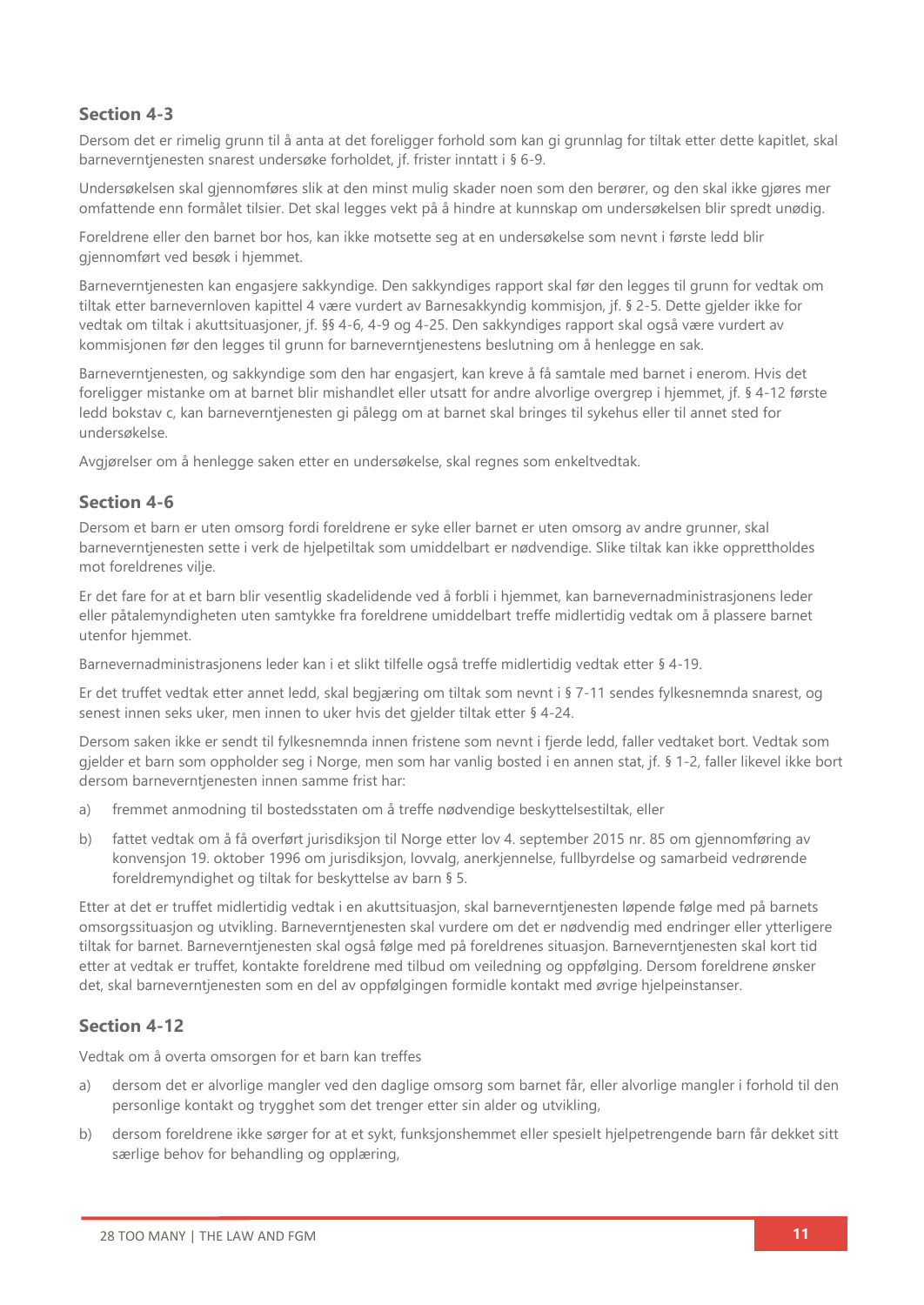- c) dersom barnet blir mishandlet eller utsatt for andre alvorlige overgrep i hjemmet, eller
- d) dersom det er overveiende sannsynlig at barnets helse eller utvikling kan bli alvorlig skadd fordi foreldrene er ute av stand til å ta tilstrekkelig ansvar for barnet

Et vedtak etter første ledd kan bare treffes når det er nødvendig ut fra den situasjon barnet befinner seg i. Et slikt vedtak kan derfor ikke treffes dersom det kan skapes tilfredsstillende forhold for barnet ved hjelpetiltak etter [§ 4-](about:blank) [4](about:blank) eller ved tiltak etter [§ 4-10](about:blank) eller [§ 4-11.](about:blank)

Et vedtak etter første ledd skal treffes av fylkesnemnda etter reglene i [kapittel 7.](about:blank)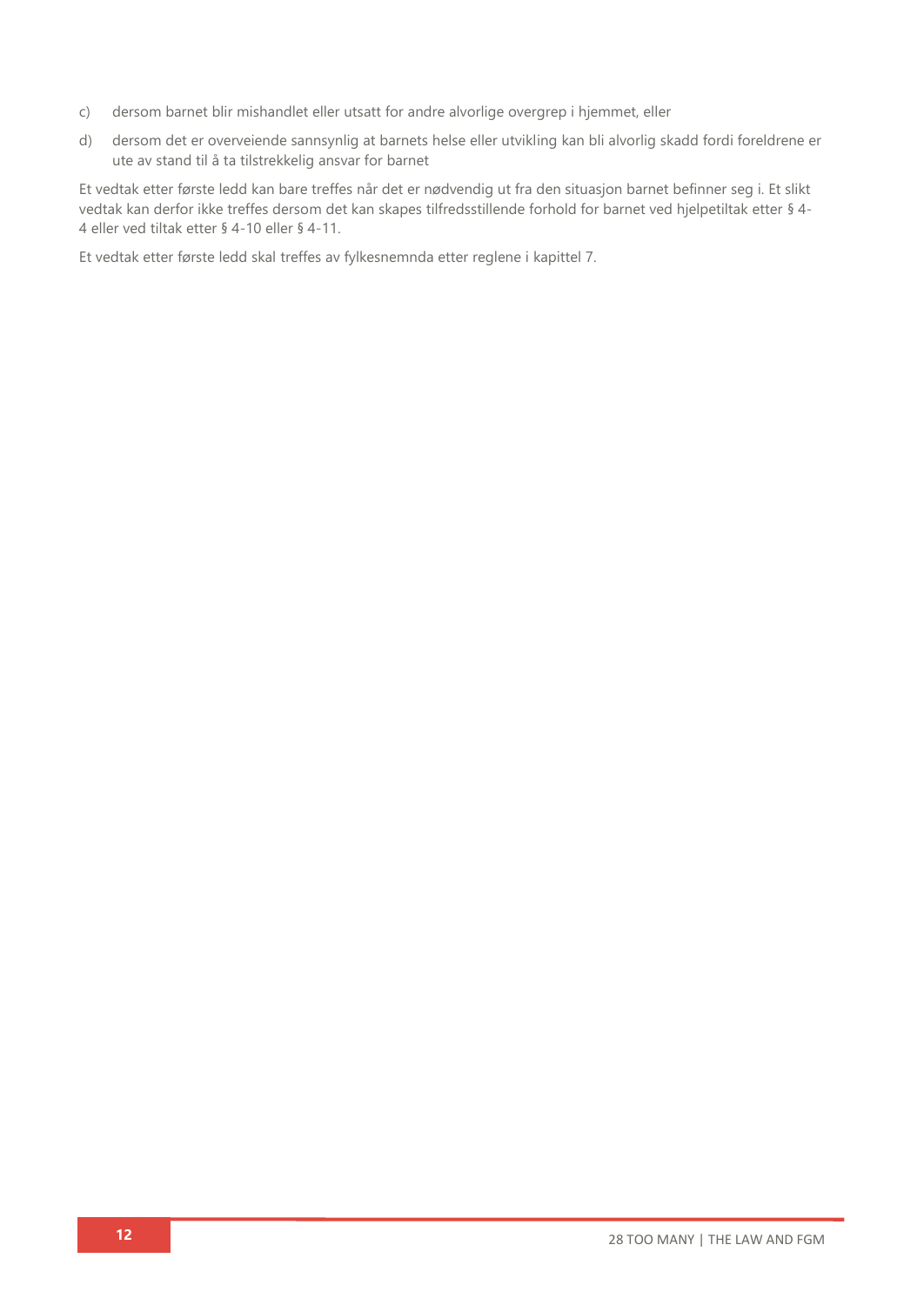- 1 [Jörgen Weibull](about:blank) (1999) 'Norway', *Britannica*. Available at<https://www.britannica.com/place/Norway> (accessed 27 July 2021).
- 2 Study in Norway (undated) *Norwegian Society*. Available at [https://www.studyinnorway.no/living-in](https://www.studyinnorway.no/living-in-norway/norwegian-society)[norway/norwegian-society](https://www.studyinnorway.no/living-in-norway/norwegian-society) (accessed 16 August 2021).
- 3 Mai M. Ziyada, Marthe Norberg-Schulz and R. Elise B. Johansen (2016) 'Estimating the magnitude of female genital mutilation/cutting in Norway: an extrapolation model', *BMC Public Health*, 16(110). Available at <https://bmcpublichealth.biomedcentral.com/track/pdf/10.1186/s12889-016-2794-6.pdf> (accessed 27 July 2021).
- 4 World Health Organization (2020) *Factsheet: Female Genital Mutilation*. Available at [https://www.who.int/news-room/fact-sheets/detail/female-genital](https://www.who.int/news-room/fact-sheets/detail/female-genital-mutilation#:~:text=Female%20genital%20mutilation%20(FGM)%20involves,benefits%20for%20girls%20and%20women)[mutilation#:~:text=Female%20genital%20mutilation%20\(FGM\)%20involves,benefits%20for%20girls%20and%20wo](https://www.who.int/news-room/fact-sheets/detail/female-genital-mutilation#:~:text=Female%20genital%20mutilation%20(FGM)%20involves,benefits%20for%20girls%20and%20women) [men](https://www.who.int/news-room/fact-sheets/detail/female-genital-mutilation#:~:text=Female%20genital%20mutilation%20(FGM)%20involves,benefits%20for%20girls%20and%20women) (accessed 16 August 2021).
- 5 Nasjonalt Kunnskapssenter om Vold og Traumatisk Stress (undated) *Genital Mutilation: What can the police do?* Available at<https://kjonnslemlestelse.nkvts.no/innhold/hva-kan-politiet-gjore/> (accessed 27 July 2021).
- 6 *International Covenant on Civil and Political Rights* (1966) United Nations Treaty Collection: Status of Treaties*.* Available at [https://treaties.un.org/Pages/ViewDetails.aspx?src=TREATY&mtdsg\\_no=IV-4&chapter=4&clang=\\_en](https://treaties.un.org/Pages/ViewDetails.aspx?src=TREATY&mtdsg_no=IV-4&chapter=4&clang=_en) (accessed 27 July 2021).
- 7 *International Covenant on Economic, Social and Cultural Rights* (1966) United Nations Treaty Collection: Status of Treaties. Available at [https://treaties.un.org/Pages/ViewDetails.aspx?src=TREATY&mtdsg\\_no=IV-3&chapter=4](https://treaties.un.org/Pages/ViewDetails.aspx?src=TREATY&mtdsg_no=IV-3&chapter=4) (accessed 27 July 2021).
- 8 Convention on the Elimination of All Forms of Discrimination Against Women (1979) United Nations Treaty Collection: Status of Treaties. Available at [https://treaties.un.org/Pages/ViewDetails.aspx?src=IND&mtdsg\\_no=IV-](https://treaties.un.org/Pages/ViewDetails.aspx?src=IND&mtdsg_no=IV-8&chapter=4&clang=_en#9)8&chapter=4&clang= en#9 (accessed 27 July 2021).
- 9 *Convention on the Rights of the Child* (1989) United Nation Treaty Collection: Status of Treaties. Available at [https://treaties.un.org/pages/ViewDetails.aspx?src=TREATY&mtdsg\\_no=IV-11&chapter=4&clang=\\_en](https://treaties.un.org/pages/ViewDetails.aspx?src=TREATY&mtdsg_no=IV-11&chapter=4&clang=_en) (accessed 27 July 2021).
- 10 Council of Europe (2021) *Chart of signatures and ratifications of Treaty 210, Convention on preventing and combating violence against women and domestic violence*. Available at [https://www.coe.int/en/web/conventions/full-list/-/conventions/treaty/197/?module=signatures-by](https://www.coe.int/en/web/conventions/full-list/-/conventions/treaty/197/?module=signatures-by-treaty&treatynum=210)[treaty&treatynum=210](https://www.coe.int/en/web/conventions/full-list/-/conventions/treaty/197/?module=signatures-by-treaty&treatynum=210) (accessed 27 July 2021).
	- Council of Europe (2021) *Reservations and Declarations for Treaty 210, Convention on preventing and combating violence against women and domestic violence*. Available at [https://www.coe.int/en/web/conventions/full-list/-](https://www.coe.int/en/web/conventions/full-list/-/conventions/treaty/197/?module=declarations-by-treaty&numSte=210&codeNature=0) [/conventions/treaty/197/?module=declarations-by-treaty&numSte=210&codeNature=0](https://www.coe.int/en/web/conventions/full-list/-/conventions/treaty/197/?module=declarations-by-treaty&numSte=210&codeNature=0) (accessed 27 July 2021).
- 11 Council of Europe (2021) *Chart of Signatures and Ratifications of Treaty 005, Convention for the Protection of Human Rights and Fundamental Freedoms*. Available at [coe.int/en/web/conventions/full-list/-](coe.int/en/web/conventions/full-list/-/conventions/treaty/005/signatures?module=signatures-by-treaty&treatynum=005) [/conventions/treaty/005/signatures?module=signatures-by-treaty&treatynum=005](coe.int/en/web/conventions/full-list/-/conventions/treaty/005/signatures?module=signatures-by-treaty&treatynum=005) (accessed 27 July 2021).
	- Council of Europe (2021) *Reservations and Declarations for Treaty 005, Convention for the Protection of Human Rights and Fundamental Freedoms*. Available at [https://www.coe.int/en/web/conventions/full-list/-](https://www.coe.int/en/web/conventions/full-list/-/conventions/treaty/005/?module=declarations-by-treaty&numSte=005&codeNature=0) [/conventions/treaty/005/?module=declarations-by-treaty&numSte=005&codeNature=0](https://www.coe.int/en/web/conventions/full-list/-/conventions/treaty/005/?module=declarations-by-treaty&numSte=005&codeNature=0) (accessed 27 July 2021).

*Cover images:* Olena Tur (undated) *Bergen, Norway. View of historical buildings in Bryggen – Hanseatic wharf in Bergen, Norway. UNESCO World Heritage Site*. Shutterstock ID 777123067. Taisiia Stupak (2019) *Woman wearing white dress with hands on waists*. Available at [https://unsplash.com/photos/mt7BDYW0qLU.](https://unsplash.com/photos/mt7BDYW0qLU)

*Please note that the use of a photograph of any girl or woman in this report does not imply that she has, nor has not, undergone FGM.*